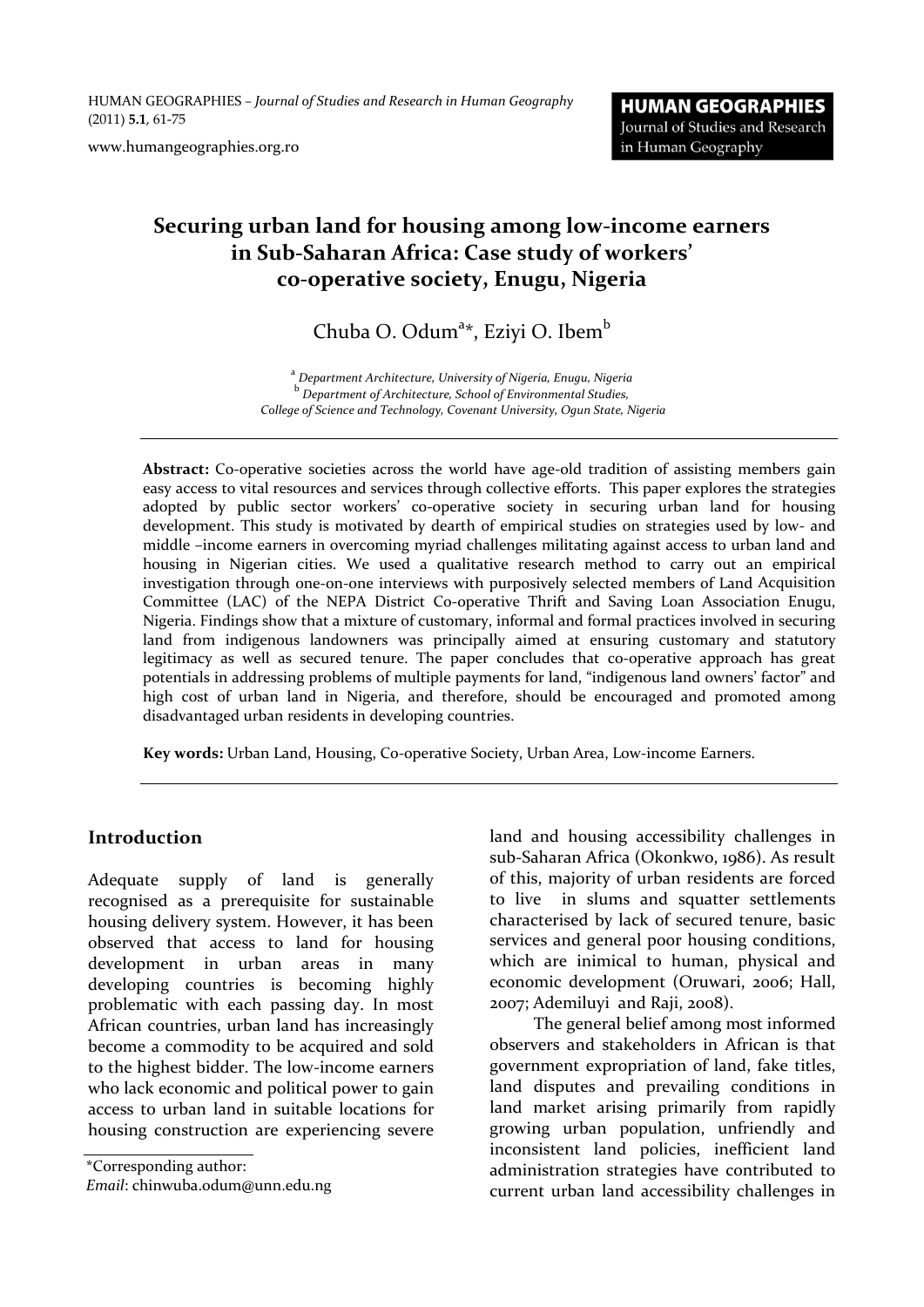the continent (Djire, 2007; Faye, 2008). It is also argued that current trend in land administration and tenure systems in sub‐ Saharan Africa and other developing countries undermine security of tenure, sustainable natural resource management and have failed to provide citizens easy access to land for housing development. In Nigeria for example, Owei (2007) and Morka (2007) noted that the existence of legal dualism in land tenure, centralized and over complicated procedures for registering and obtaining land titles, restrictive and discriminatory land use policies, "indigenous land owners' factor" as well as multiple payments for land are notable impediments to easy access to land for housing and urban development. This was corroborated by report of the UN‐HABITAT (2006) indicating that current pressure on land due to rapid population growth and inadequacies associated with formal and informal land delivery systems have contributed to increasing lack of accessibility to land for housing in Nigerian cities.

The struggle for land in Africa is either for gaining access to land on which to build on or securing tenure of already developed land. This is linked to the fact that in traditional African society housing has both physical and spiritual connotations, and thus, house ownership signifies the attainment of manhood and prosperity. As Odum (1995) noted, most people aspire to own a house as a life-time achievement and legacy for posterity in Africa. At present, land constitutes greater percentage of cost of housing construction in urban areas in Nigeria, and only few privileged individuals and commercial private sector housing developers who have political and economic power have access to urban land either through government allocations or formal land market. This goes to suggest that the struggle for land and inability of an average income earner to gain access to land for housing construction will continue to be a major challenge in many African countries.

In light of the foregoing, recent thinking among researchers and scholars suggests that new land delivery systems that seek to address inadequacies of formal land acquisition and delivery systems by facilitating access to urban land for housing development are being

recognized. For example, several research studies (Rakodi and Leduka, 2003; Rakodi, 2007; Oloyede et al., 2007; Nkurunziza, 2007) have noted the role of group buyers and underpinning social institution as well as the potential of these systems to deliver land to low‐income people; however, to date little is known about the processes undertaken by group buyers in the alternative land delivery systems in Nigeria. This is probably due to lack of adequate research on the subject matter. Group buyers such as co-operative societies are considered most appropriate organizations that can help the government in meeting the targets set under the 1991 National Housing Policy in ensuring that the disadvantaged people gain access to decent housing. In the area of provision of housing finance, findings of recent study by Oyewole (2010) at least, support this line of thinking. This study therefore, seeks to clarify how the National Electric Power Authority (NEPA) (now known as Power Holding Company of Nigeria (PHCN) District Co‐operative Thrift and Loan Saving Association, Enugu, Nigeria, has assisted members in securing urban land for housing development. The paper explores the processes engaged by this co-operative society in securing land from indigenous landowners through customary channel in an environment known for customary, informal and formal land administration and tenure systems. It highlights the advantages of group buying over individual acquisition in informal land delivery systems, and its likely implication for accessibility to land for housing development in Nigerian cities. This is particularly important in advancing our understanding on the strategies employed by co‐operative societies in addressing burgeoning urban housing and land accessibility challenges in sub‐Saharan Africa.

#### **Review of related literature**

The conventional methods of owning land and houses in most African cities are either inequitable or inefficient or both. The result is that they inhibit easy access to land for the development of decent housing. Literature review shows that land administration and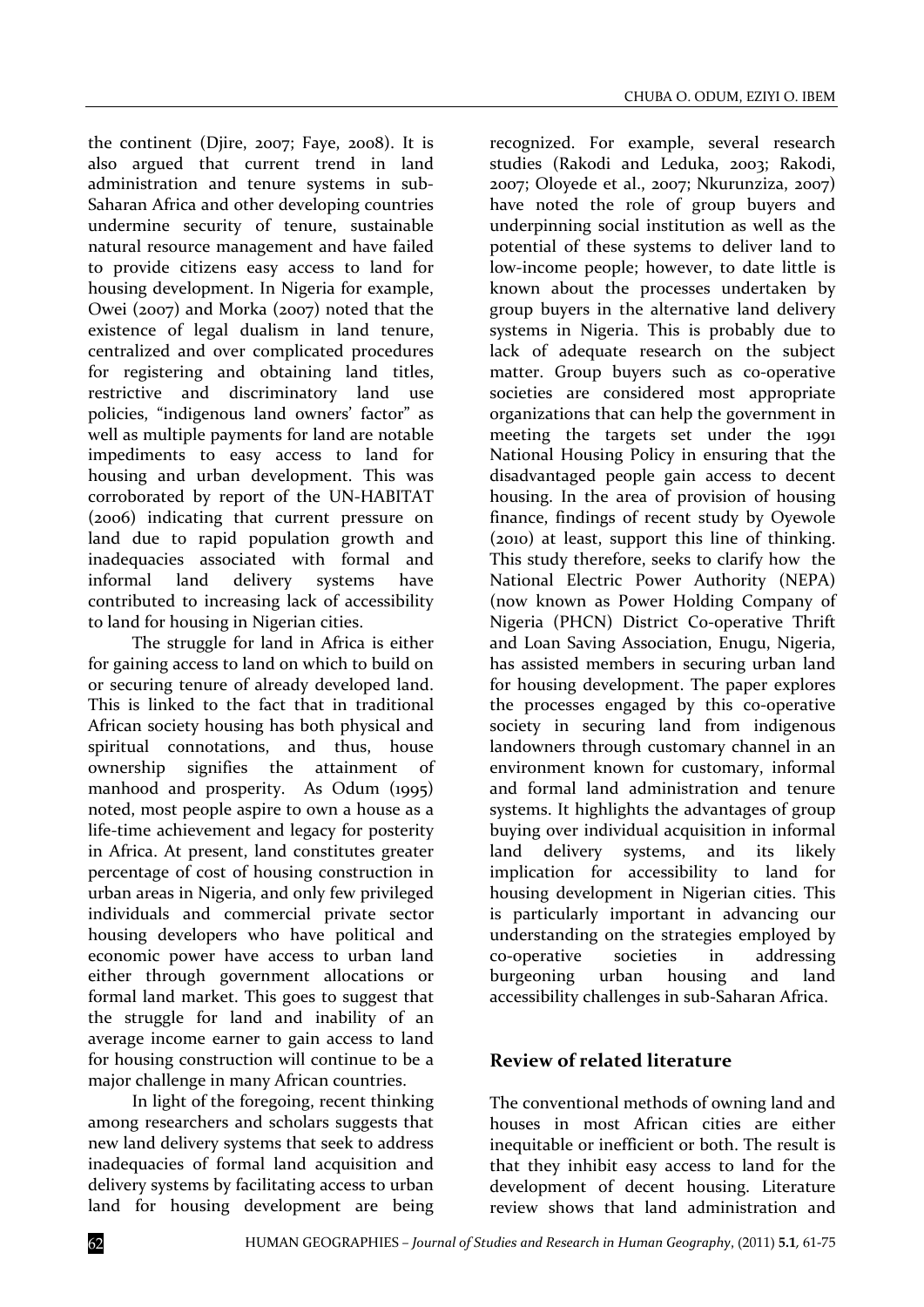tenure systems in sub‐Saharan Africa are complex phenomena and a reflection of the unique traditional and political as well as sociocultural context of the African society (Djire, 2007; Faye, 2008). Tenure system in this context has a wider scope than that of ownership. According to Almansi (2009:389), *"tenure is a multi‐dimensional institution, a set of rules created by societies, guaranteeing rights and regulating land use and/or ownership behaviours, which brings into play legal, social, technical, economic, institutional and political aspects"*. Whereas several studies (Payne, 1997; Rakodi and Leduka, 2003; Rakodi, 2007; Abdulai and Ndekugri, 2007) have noted the existence of a variety of institutional arrangements and channels for land management, tenure, titling, conveyance, deed and registration in Africa; the fact is that land is not just an economic asset and market commodity, but has political, social, cultural and spiritual connotations in Africa. This implies that land is of strong historical connotations and constitutes a significant proportion of source of livelihoods, income and employment in this continent (Lawal, 2000; Toulmin, 2006).

In the West African sub‐region, current land management and tenure systems are known to have their origin in the colonial era when the colonial governments gave the state authority over all unregistered lands (Kwapong, 2009; Binot et al., 2009). However, it is observed that people most often lay claims to land on the basis of first settlement, conquest and ownership by distant ancestors as well as state allocation or market acquisition. Land tenure in this parts of the continent is therefore administered in a plural legal environment (Kwapong, 2009; Aluko and Amidu, 2006) under two major forms of ownerships and administration, namely, private (customary) and state ownerships (Lawal, 2000; Owei, 2007). Titles to land under the customary laws reside in the community and in some cases, an individual or group of individuals. In contrast, state ownership is through legislation, acts and proclamations as governments expropriate privately owned land for development purposes. Under this arrangement, accessibility to land for housing by low‐

income people has become an intractable problem in many urban centres in sub‐ Saharan Africa.

Land accessibility challenges as used in this paper encompasses tenure security, affordability and ease with which land is acquired (Omirin, 2002). According to Federal Republic of Nigeria (FRN) (1991) and Boonyabancha (2009), the problem with accessibility to land is not the availability of land for housing, but how the management of land is failing to deliver this most basic component of decent housing to a majority of citizens. In the opinion of Boonyabancha (2009) the problems associated with accessibility to land are in three dimensions: how to get land, how to keep the land and how to build a new strong community and social support system on that land. Evidence in literature suggests that over centralization and stringent registration and titling procedures as well as operation of plural legal system of land ownership and administration in Nigeria have encouraged multiple payments for land and increasing influence of indigenous land owners' on land and housing market (Federal Republic of Nigeria, 1991; Aluko and Amidu, 2006; Owei, 2007). This development many scholars have argued has contributed to growing intricate housing and physical planning challenges in many developing countries (Groves, 2004; Hall, 2007; Morka; 2007). Therefore several authors (Kombe, 1997; Rakodi and Leduka, 2003; Boonyabancha, 2009) have emphasized the need for a new kind of land expropriation with potentials of addressing these challenges of multiple payments for land and increasing deleterious effect of "indigenous land owners' factor" on formal land delivery systems. In Nigeria for instance, Oloyede and others (2007) have identified some alternative land delivery systems outside the formal land market that have provided residents access to land in Lagos. That study specifically noted that these alternative systems of securing land thrive on less bureaucratic practices, more flexible, user friendly procedures and ensure social legitimacy.

Moreover, Rakodi (2007) was of the opinion that alternative land expropriation system may include land delivery through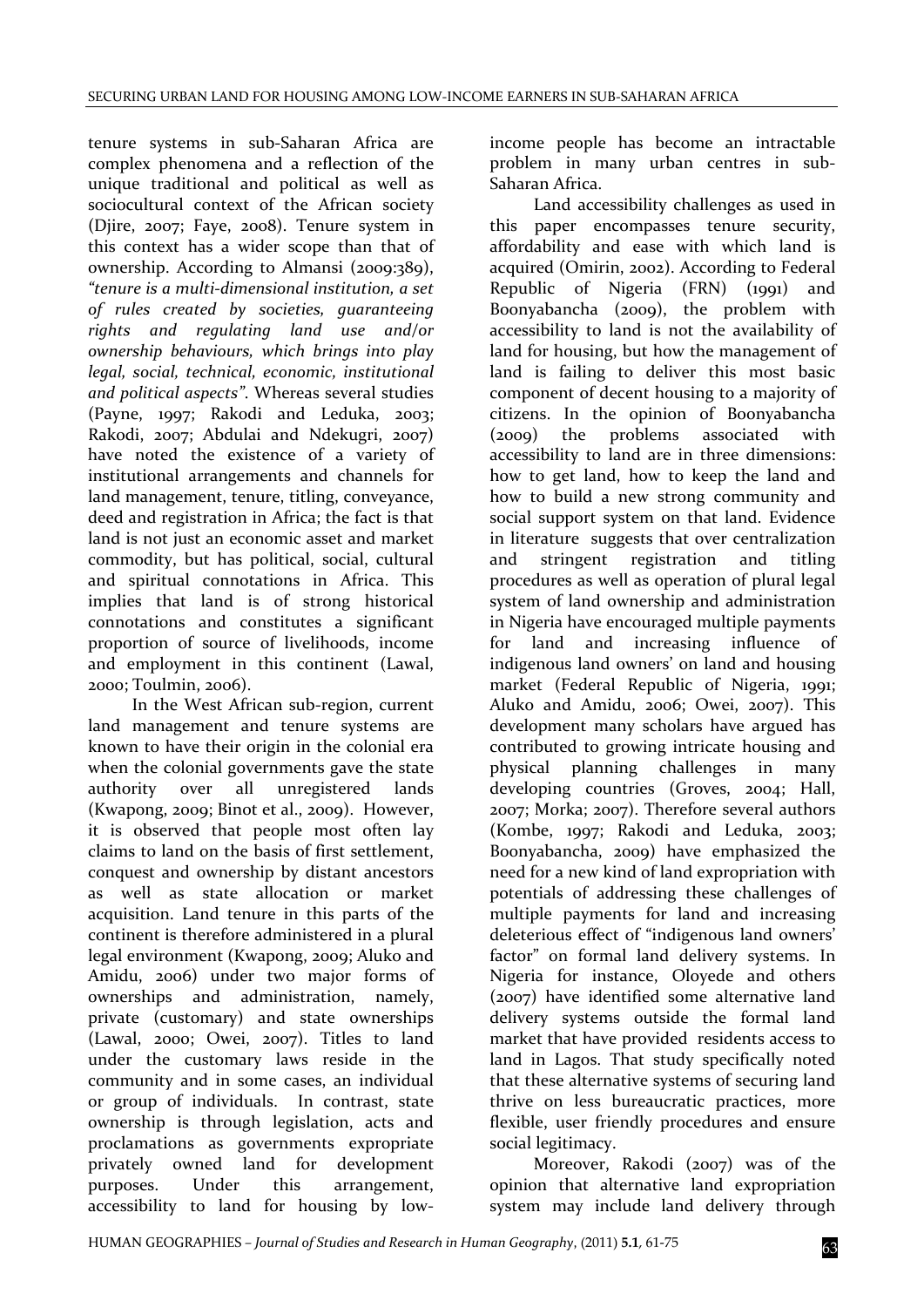customary channels to group buyers, direct purchase of customary land by individuals that have the financial means and by self allocation. Particularly, with respect to group buyers, research studies in Thailand, Zimbabwe, the Philippines, Sri Lanka, Indonesia and Nigeria have shown that when people engage in collective bargaining within the framework of co‐operative movement, they were able to obtain security of tenure individually and have developed decent housing schemes (Boonyabancha, 2009; Hasan, 2009; Chitekwe‐Biti, 2009; D'Cruz, et al.2009; Teodoro and Rayos Co, 2009; Oyewole, 2010). Cooperative movement in this context encompassing voluntary associations, collectively owned and operated on democratically controlled process with the aim of meeting common economic, social and cultural needs as well as aspirations of members (Kaswan, 2007). Indeed, the cooperative movement has over the years been identified as a vital tool for securing access to vital resources and basic services by disadvantaged people in many developing countries (Madu and Umebali, 1993; Musa, 2005; Mabogunje, 2005; Charlotte, 2008). Therefore, one of the alternative approaches for gaining access to urban land for housing development which, we believe could reduce the inequalities and inefficiencies of present system and facilitate greater access to housing by low-income earners is the co-operative approach.

# **The study area**

Enugu, which literarily means "Hill Top", is a colonial city that owes its origin to the discovery of coal deposits in 1909. It lies approximately between longitude  $o\tau^{\circ}$  26<sup>1</sup>E and  $\sigma$ <sup>o</sup>  $\sigma$ <sup>o</sup>  $\sigma$ <sup>2</sup>E, and between latitude  $\sigma$ <sup>o</sup> $\sigma$ <sup>21</sup>N and 06°30'N (Okeke, 1984) on altitude of about 228.9 meters above mean sea level and about 208 kilometers in land from the Atlantic Ocean . Built on land acquired by the British through agreements with chiefs of Eke, Ngwo, Abor, Nsude, Akagbe and Nike (Hair, 1975), Enugu covers an area of approximately 72.525 square kilometers. The city is located in the Igbo speaking area, and is presently the

administrative headquarters of Enugu State and South‐East geopolitical zone in Nigeria.

The coal industry established by the colonial government in Enugu and construction of rail between the Enugu and Port Harcourt in 1915 as well as the strategic role of the city as the capital of former Eastern Region, defunct Republic of Biafra, East Central State, and old Anambra State were particularly responsible for to the rapid growth of the city (Ibem, 2001). This is seen in the population of the city which grew from about 10,000 in 1921, 138,457 in 1963, 405,023 in 1985 ; 465,072 in 1991 to about722,664 in 2006 (National Population Commission,1991; Federal Republic of Nigeria, 2007). Current estimates suggest that the population of Enugu consisting of three Local Government Areas: Enugu East, Enugu North and Enugu South may have increased to between 800,000 and 1,000,000 (Rakodi, 2007). The rapid population growth has contributed to exacerbating myriad challenges typical of cities in developing countries. One of such critical challenges is inadequate supply of land for housing and urban development.

Enugu metropolis as presently constituted comprises about 12 major number neighbourhoods, namely: Uwani, Ogbete, Asata, Ogui Urban and Ogui New Layout, Achara Layout, Maryland, New Haven Layout, Abakpa, Trans‐Ekulu and Emene (Figure 1). Land administration and tenure systems in the city have thus far been influenced by socio‐economic and political antecedents of these nei ghbourhoods in particular and Nigeria at large. The current legislations governing land administration and tenure systems in the city are based on state and customary laws. The former is derived from the Land Use Act, Cap L.5 of 2004 (originally promulgated as Land Use Decree No.6 of 1978 to guide land administration in the Federal Republic of Nigeria). This Act provides that all land within a State except land belonging to the Federal government of Nigeria is vest in the State governor who holds the land in trust for the people (Federal Republic of Nigeria, 1991; Owei, 2007). It recognizes customary rights to ancestral land but abolished freehold interests in land first recognized in Nigeria through the Land and Native Rights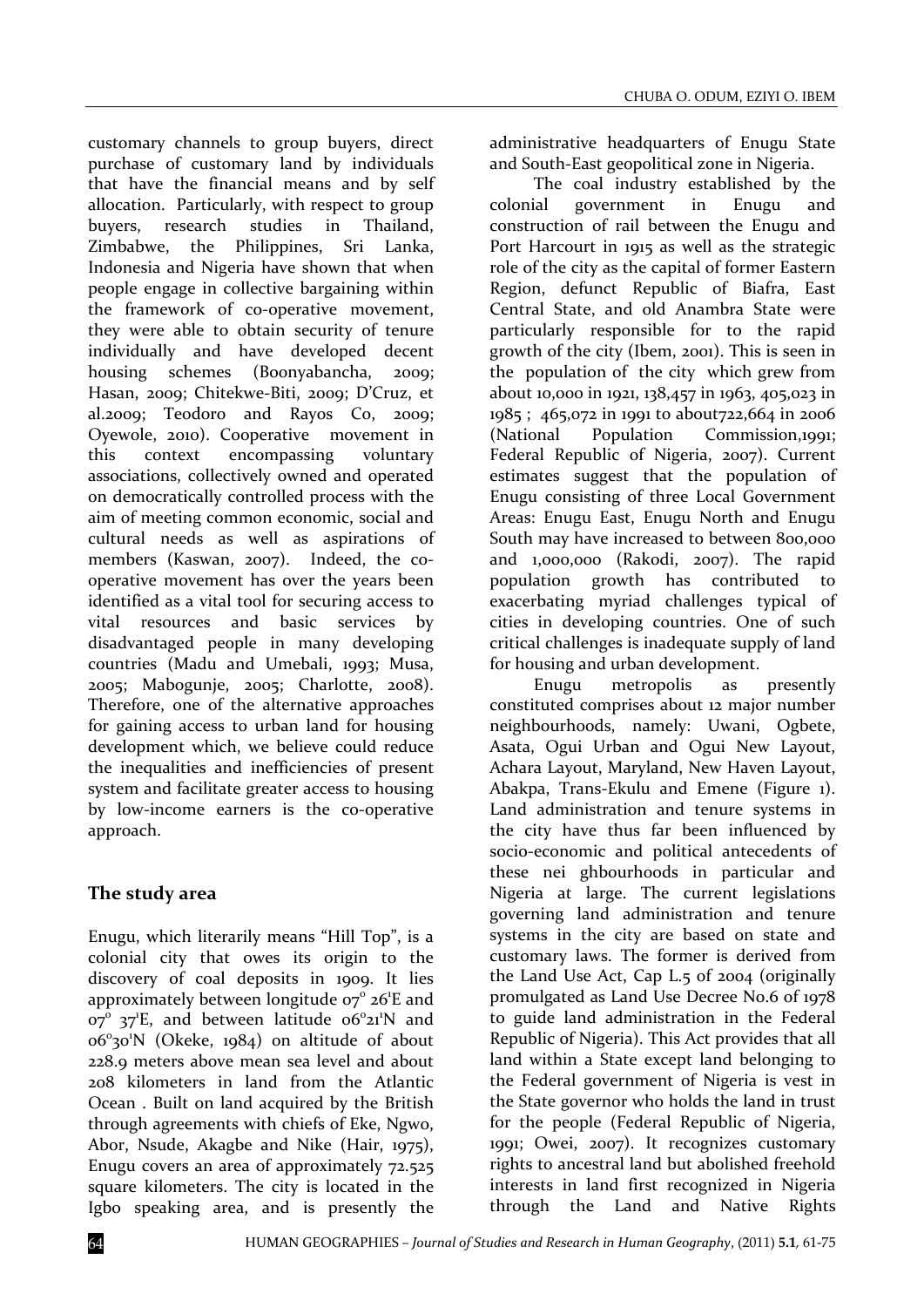



Proclamation Law of 1900. Consequently, the power to administer public land in Enugu is vested in the State governor, while indigenous landowners retain customary rights to private land. Findings from a recent study (Rakodi, 2007) however shows that there is little undeveloped land in public ownership in Enugu metropolis and the indigenous land owners have ownership of much of the land within the built up area and outskirts of the city. This goes to suggest that securing land for housing through government approved procedures and market - driven delivery system most often involves multiple payments to government, indigenous land owners, and "land agents", which has contributed to increasing land accessibility challenges in Enugu.

#### **Research methods**

Although this is a case study, qualitative research method was adopted in conducting the research. Data used in this paper were obtained from both primary and secondary sources. Primary data was collected through one‐on‐one interviews conducted with purposively selected members of the NEPA District Co‐operative Thrift and Loan Society, Enugu, between 2008 and 2009. Key informant interviews were specifically directed at 13 members of Land Acquisition Committee (LAC) of the NEPA District Co-operative Thrift and Loan Society, Enugu. The focus on members of this committee as key informants was based on the fact that the LAC consisted of the executive committee members, who run the affairs of the association, and they were actually involved in all stages of land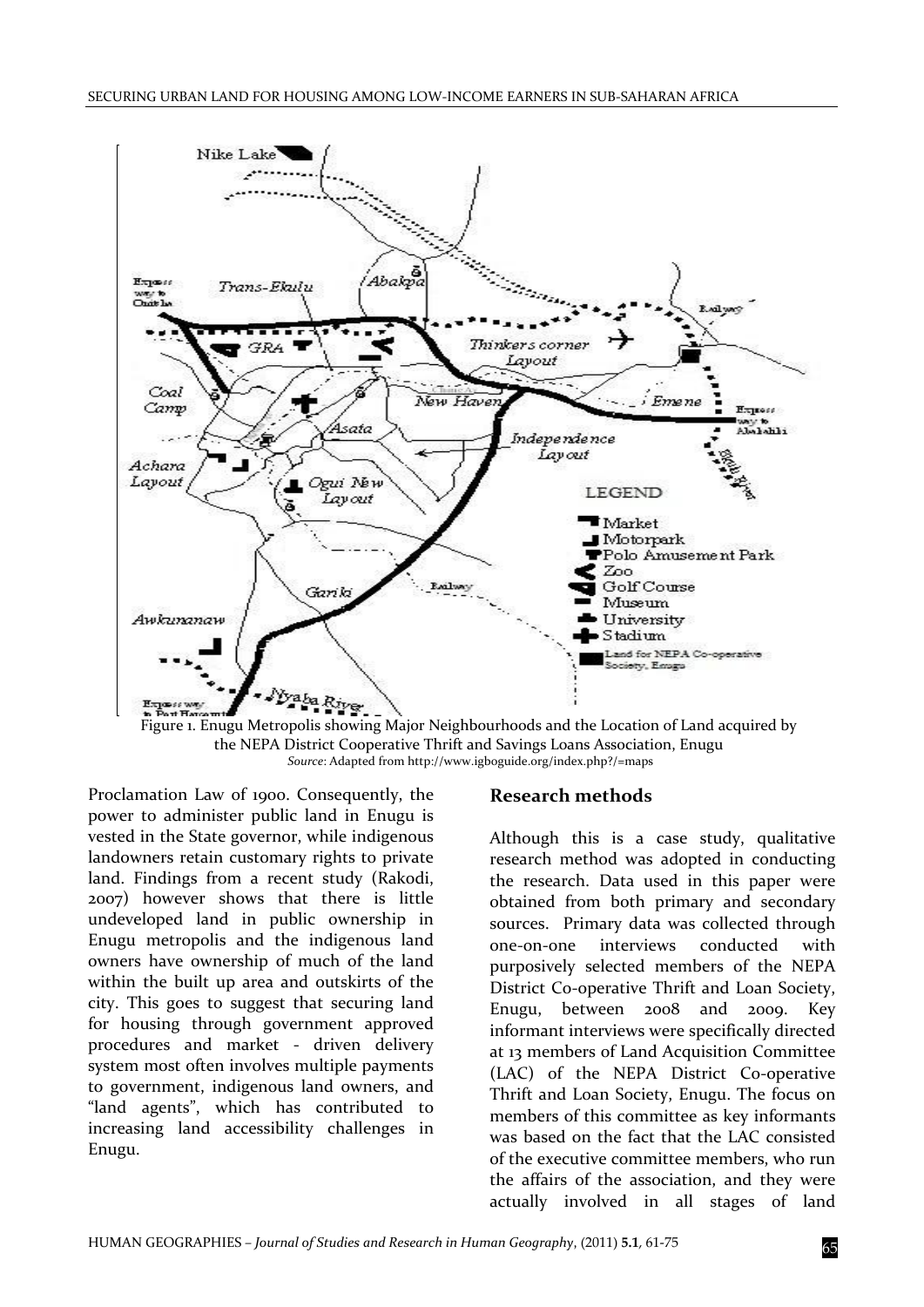acquisition scheme of the association, and thus, considered to be in a better position to provide reliable information on the subject matter. This sampling technique resulted in the selection of 13 of the 120 beneficiaries of the land acquisition scheme comprising the President, Vice President, Treasurer, Secretary, Financial Secretary, Public Relation Officer and seven others members of the Co‐ operative Society for the interviews. relying on members of the LAC as key informants, we are not ignorant of questions of representivity and generalisability of the results, but in view of the goal of the research, a purposive sampling technique allowed the selection of informants to be narrowed down to specific group(s) of people who can provide the desired information on the subject matter.

Preliminary telephone conservations and physical contacts were made to members of the LAC to book dates for the interviews. An interview guide containing both semi‐ structured and open‐ended questions was used to reduce variation and provide flexibility in the interview sessions. The key themes of the interviews were on the operation of the cooperative society, rationale for embarking on land acquisition scheme, process of initiation and execution of the scheme. Others questions were on cost of the land, allocation procedures and advantages of the benefits of the schemes to members. In addition to initial interviews with members of the LAC, follow‐ up interviews were conducted specifically with the president and secretary of the association for further clarifications on issues related to subdivision, title registration and obtaining certificate of occupancy of the purchased land. All the interviews were manually recorded by the researchers.

The secondary data was obtained from documented evidence of land transaction between the association and landowners, constitution and bye‐laws, records of meetings, membership records and other financial transactions of the association. These were complimented by information derived from published and unpublished materials in books, journals, conference papers and research reports. Data obtained above were

coded and analysed manually using content analysis. Coded data were organised according to common themes to identify patterns and highlight crucial ideas. Simple descriptive statistical tools, namely, tables were used to present the data where appropriate. Result of the analysis is presented in subsequent section of this paper.

# **Findings of study**

#### *a. The NEPA District Co‐operative Thrift and Loan Saving Association Enugu*

The NEPA District Co-operative Thrift and Loan Saving Association, Enugu, is a self‐help organization found and operated basically on co‐operative principle: members pooling their resources together for their common good. This association promotes savings mobilization as a way of encouraging members to invest in their physical and economic development. At inception in 1974, this co-operative society had a total of 18 members; this has grown to 250 as at February 2009. Available record on income classification of members shows that a good majority (73%) of the members were middle income earners, followed by low‐income earners ( $25\%$ ) and high –income earners ( $2\%$ ) respectively. Although membership of the association is voluntary and comprises mainly workers of NEPA Enugu District; prospective members are carefully screened before admission. According the President of the association ….*this is to ensure that only persons who subscribe to the principles of cooperative movement were admitted into the membership of the association"*. The Cooperative society is duly registered in accordance with relevant government laws, and its operations are in line with co-operative principles as enunciated by the International Co‐operative Alliance. The affairs of the association are run by an executive committee comprising the President, Vice President, Treasurer, Secretary, Financial Secretary and Public Relation Officer. These officials are usually elected at annual general meetings of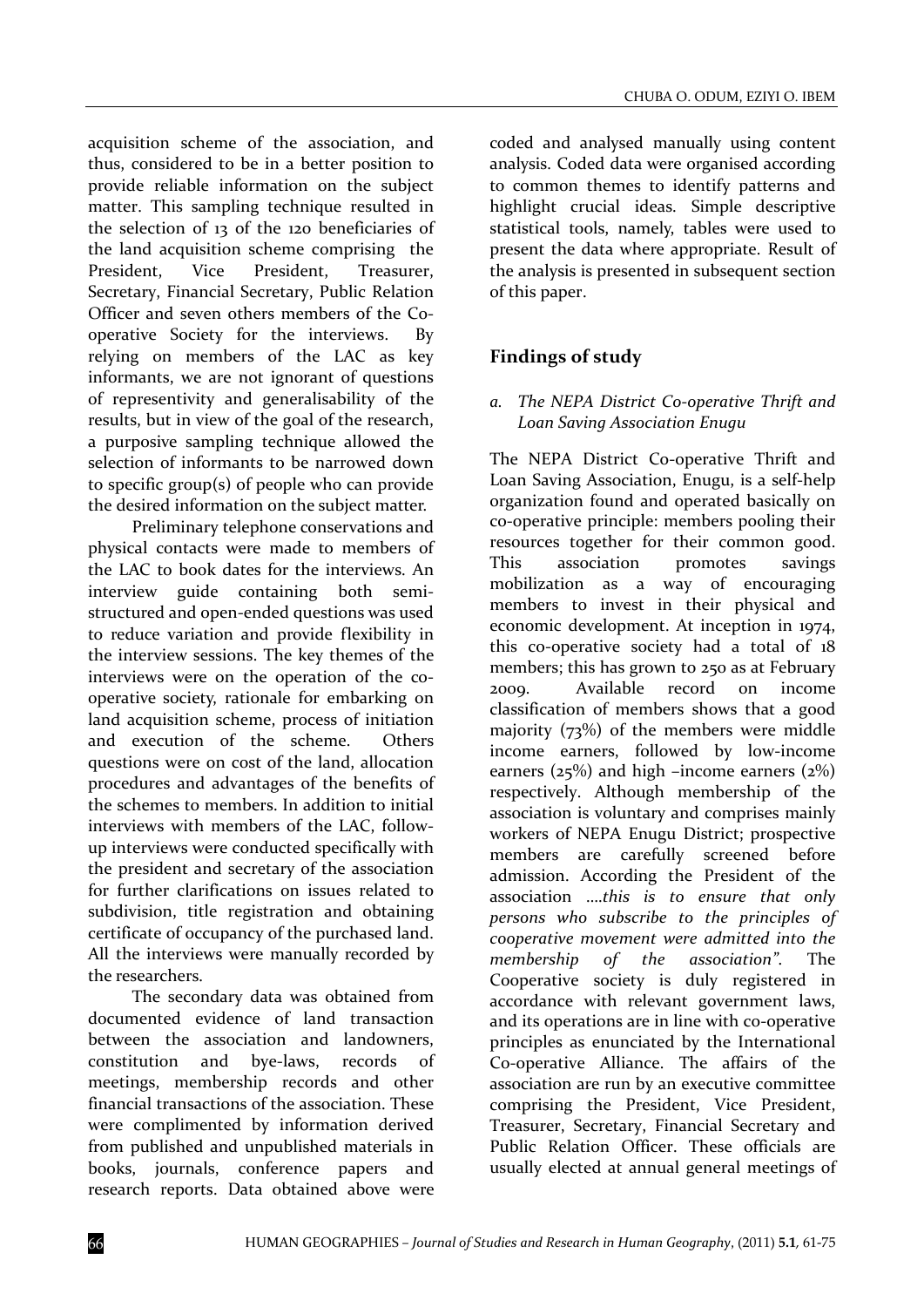the association and paid honorarium for their stewardship.

As it is true with cooperative societies across the globe capital is considered an important tool in achieving the goal of cooperative movement; therefore, the principal source of income to the NEPA District Cooperative Thrift and Loan Saving Association, Enugu, is check‐off dues deducted at source from members' salaries. Each member decides his/her monthly contribution, but the amount ranges between  $1,000$  (US\$7) and  $5,000$ (US\$35) depending on the income and ability of individuals to pay. Other sources of income include registration, application fees and profits from sales of occasionally bulk purchased food items (e.g. bags of rice, cartons of milk and canned tomatoes etc) to members at affordable prices as well as dividends from investments in shares and stocks. Although, the association grants loans worth three times member's total contribution and not exceeding the sum of N300, 000 (US\$ 2068.96) per time to members whose membership subscription was up to 12 calendar months; such loans are usually interest free and paid back within one year through deductions from beneficiary's monthly emolument.

# *b. Land Acquisition Scheme of the Association*

For the purpose of clarity, the process involved in land acquisition scheme of the association which is the focus of this research is discussed under three main headings: the initiation and scouting, negotiation and purchasing, and land registration, titling and allocation. These headings are the principal stages involved in the process as identified in this study.

# *1. Initiation and Scouting Stage*

The idea to acquire land for housing development by members of the NEPA District Cooperative Thrift and Loan Saving Association, Enugu, was first muted by the executive committee of the association in 2006. This was subsequently accepted by members at its annual general meeting the same year. There was consensus among the interviewees that the decision to undertake the project was informed mainly by the need to assist 120 interested members (who ordinarily would not have been able to buy land) gain access to land for the construction of personal houses in Enugu. The first step in realizing this goal was the setting up of Land Acquisition Committee (LAC) comprising members of the executive committee and seven other appointed members of the association. The committee was inaugurated in 2006 and was charged with the following responsibilities: (i) scouting for suitable and purchasable land (ii) verifying title holders (iii) meeting and negotiating with land owners (iv) purchasing and obtaining land title, and (v) allocating acquired land to interested members of the co-operative society.

The scouting process was not an easy one as indicated by members of the LAC interviewed. This is probably due to the fact that there is scarcity of land in the city. Consequently, the LAC was faced with challenges of finding a reasonable size of land and willing land sellers. Members of the committee interviewed, noted that the normal practice would have been to engage the services of an independent land agents in scouting for purchasable land within the city and its environs. In order to save cost, that option was not adopted, rather, the LAC relied on personal contacts for useful information on the availability of purchasable land within Enugu and its environs. The scouting process which took about six months culminated in the identification of a 20.712 hectare land at Ama‐Akpu, Nkwubor Community, Nike in Enugu East Local Government Area was. Figure 2 shows the location of this land in Emene near the Akanu Ibiam International Airport, Enugu, about 25 minutes drive from the city tre.

Before the negotiation and purchasing processes commenced , the LAC verified the authenticity of ownership of this land through enquiries at the land registry, beaurea of lands and survey and residents within and around the neighbourhood where the land is located. Each of the interviewees corroborated on their views with respect to the fact that during the verification exercise it was found that the Ama-Akpu, Nkwubor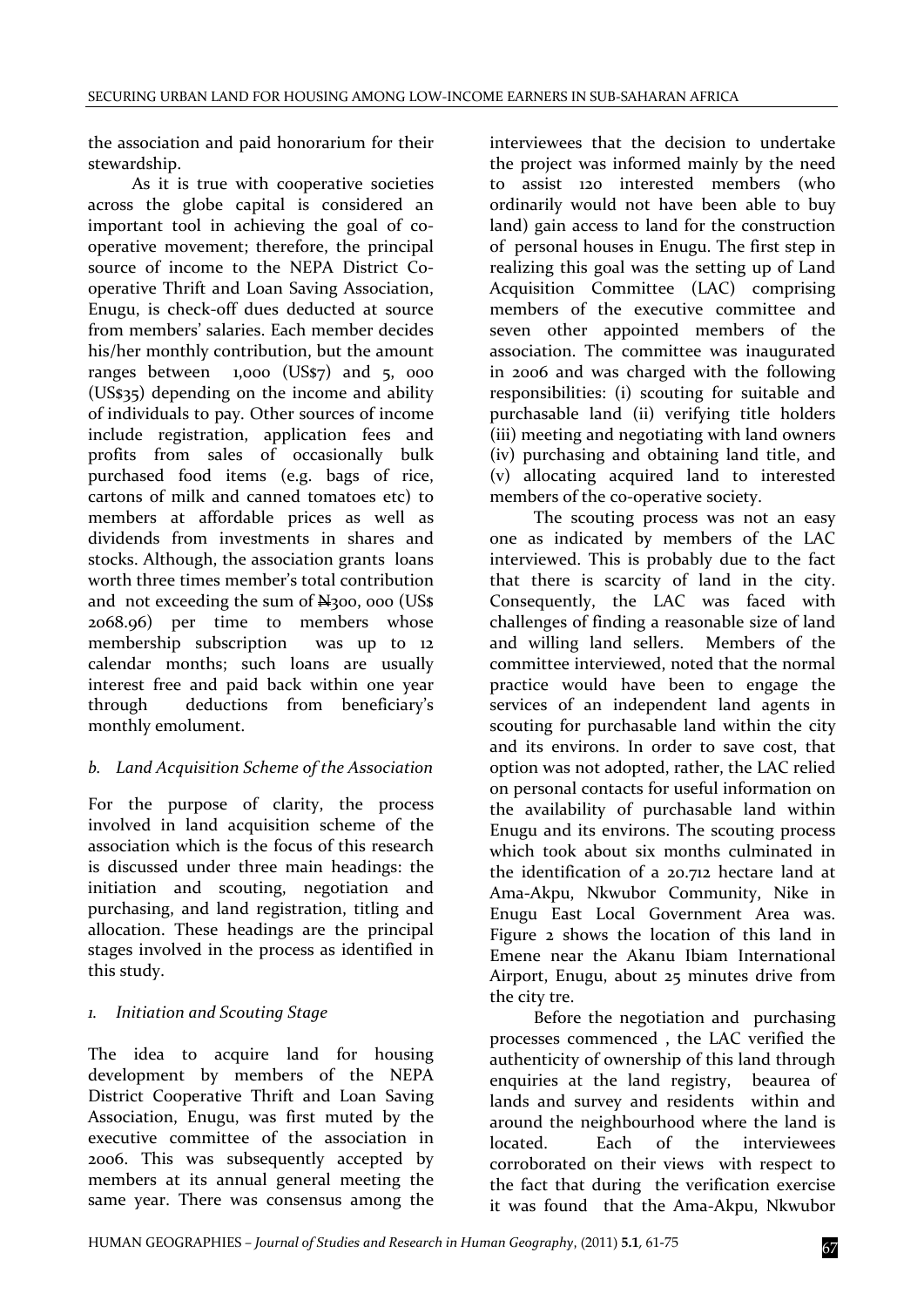



Community had customary rigth to this land, the land was neither under any government acquisition for public use nor has it been sold before to any one or group of persons. It was also found that this land was niether under dispute or subject of litigation in any court of law. According those interviewed, the verification exercise was necesssary to aviod fake titles and for tenure security. It also prepared the LAC for the commencement of the next stage of the acquisition process.

#### *2. The Negotiation and Purchasing Stage*

Before the commencement of the negotiation process members of the LAC made enquiries on the cost of land within and around Emene neighbourhood in general and Nkwubor community in particular, as well as the requirements for land title registration in Enugu. These were important in providing relevant information needed for successful negotiation and acquisition of this land. From the interview, members of the LAC revealed that the actual negotiation process involved

series of meetings between them and representatives of the landowners‐ the Executive Caretaker Committee of the Ama‐ Akpu, Nkwubor Community. The initial meeting was to inquire from the landlords the cost and customary rites for land acquisition in the community while subsequent meetings were for negotiations and bargaining between LAC and representatives of the Ama-Akpu, Nkwubor Community. The respondents noted that it was at the third time of the series of meetings and negotiations between these two parties that it was agreed that the NEPA District Cooperative Thrift and Loan Saving Association, Enugu, will pay to the Ama-Akpu, Nkwubor Community a lump sum of  $\overline{M}$ 9.6 Million (US\$  $66,206.9$ ) as the cost of the land, and in addition spend about  $N$ 345,300(US\$ 2,381.38) on sundry customary rites associated with land acquisition in this community.

Following the agreement on the cost of land and customary rites was the actual payment and signing of the land purchase agreement. This was however preceded by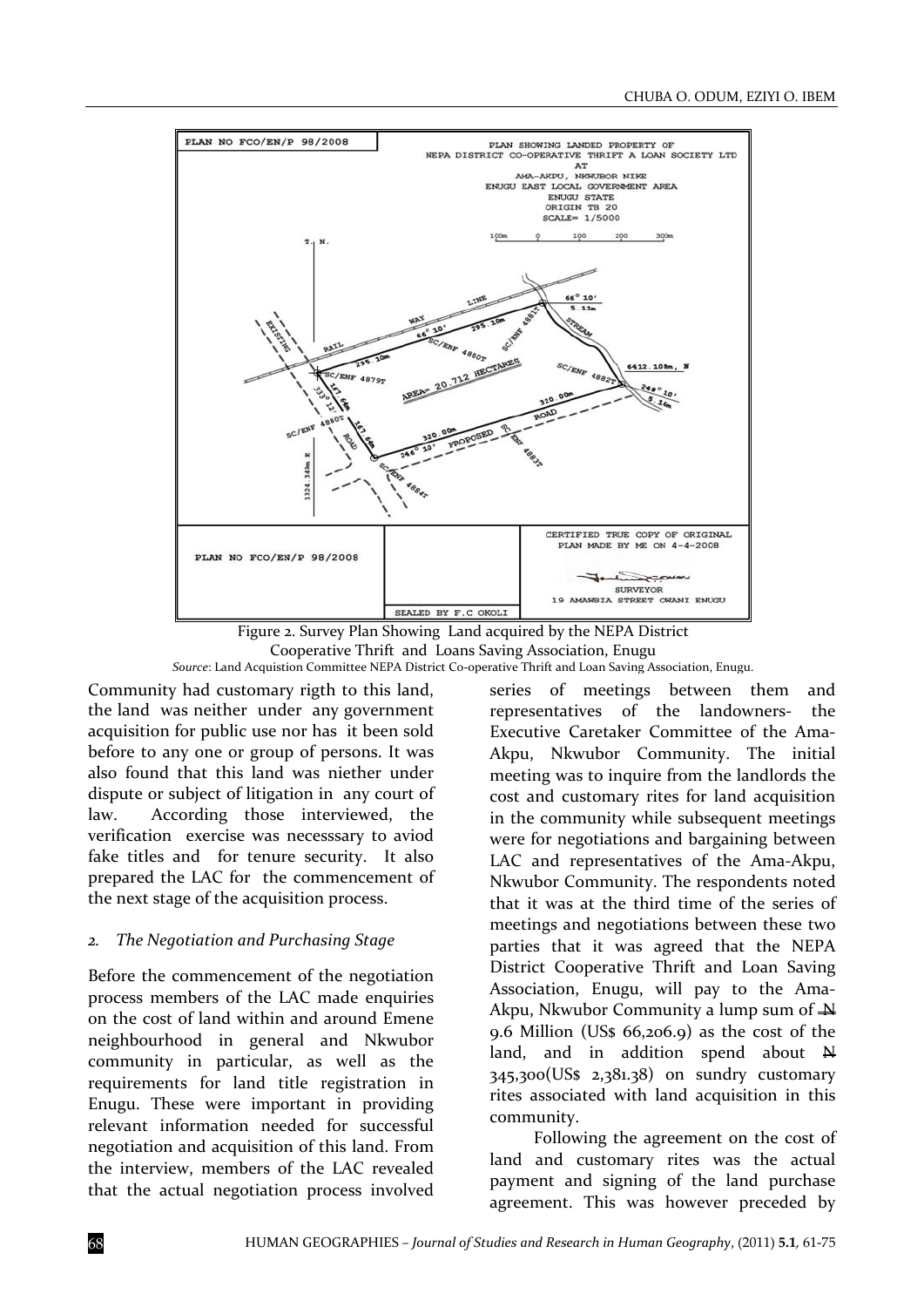some traditional conveyance rites as part of land purchase requirements of the community. The conveyance rites were in two parts. The first part involved elaborate eating and drinking ceremony called "Seating and Eating Ceremony". This involved the entire members of the Ama‐Akpu, Nkwubor community and representatives of the Cooperative Society. That ceremony which signified the acceptance of this community to sale that portion of their ancestral land to the NEPA District Cooperative Thrift and Loan Saving Association, Enugu, was conducted with items listed in Table 1. The second part of the conveyance rites was the traditional rite of signing land purchase agreement. This involved only members of the Executive Caretaker Committee of the Ama‐Akpu, Nkwubor Community and LAC. Cash payments were made to representatives of families in Ama-Akpu community and<br>members of the Executive Caretaker members of the Executive Caretaker Committee of Ama‐Akpu, Nkwubor Community as indicated in Table 2. As members of the LAC indicated, this payment was a form of customary entitlement to respective families in Ama‐Akpu community for giving out the title to their ancestral land to the buyers. Therefore, it was regarded as a prerequisite to signing the land purchase agreement by the community.

The conveyance rites described above ended with the actual payment for this land, other traditional rites and signing of the land purchase agreement by the two parties and their witnesses. The lump sum of 9.6 Million (US\$ 66,206.9) was paid to Chairman of Executive Caretaker Committee of the Ama‐ Akpu, Nkwubor Community in cheque in the presence of the representatives of the community and cooperative society as well as their witnesses . The cheque was paid to this officer because he was the leader of the team representing the community, and thus, mandated by the community to act on their behalf in this transaction. This payment was very significant because it signified the final transfer of ownership of the landed property from the Ama‐Akpu Community to the NEPA District Cooperative Thrift and Loan Saving Association, Enugu.

| Table 1. Items Provided by the NEPA District   |
|------------------------------------------------|
| Cooperative Society for the Seating and Eating |
| Ceremony as part of the customary              |
| rites for land acquisition                     |

| S/             |                           | Unit    | <b>Total</b> |
|----------------|---------------------------|---------|--------------|
| N              |                           | Cost    | Cost         |
| $\mathbf{o}$   | <b>Items</b>              | (Naira) | (Naira)      |
| 1              | 1 Big Cow                 | 70,000  | 70,000       |
| 2              | 2 Big Goats               | 10,000  | 20,000       |
| 3              | 10 Big Chickens           | 1,000   | 10,000       |
| $\overline{4}$ | 32 Cola Nuts              | 50      | 1,600        |
| 5              | 6 Heads of Tobacco        | 600     | 3,600        |
| 6              | Potash                    | 300     | 300          |
| 7              | 50 Tubers of Yam          | 300     | 15,000       |
| 8              | 8 Cartons of Gulder Beer  | 1,500   | 12,000       |
| 9              | 8 Cartons of Star Beer    | 1,500   | 12,000       |
|                | 5 Cartons of Small Stout  |         |              |
| 10             | Beer                      | 3,000   | 15,000       |
|                | 6 Crates of Amsteel Malt  |         |              |
| $\mathbf{11}$  | Drink                     | 1,600   | 9,600        |
|                | 5 Crates of Mineral (Soft |         |              |
| 12             | Drink)                    | 750     | 3,750        |
| 13             | 5 Jars of Palm Wine       | 2,000   | 10,000       |
|                | 6 Bottles of Seaman       |         |              |
| 14             | Schnapps (Hot Drink)      | 500     | 3,000        |
|                | 6 Pieces of Wrapper Cloth |         |              |
| $15 \,$        | (George Type)             | 1,200   | 7,200        |
|                | Miscellaneous             |         |              |
| 16             | condiments for cooking    | 10,000  | 10,000       |
|                | Packets of assorted type  |         |              |
| 17             | of cigarettes             | 250     | 2,250        |
|                | Total                     |         | 250,300      |

*Source*: Authors' Field Work (2009)

|                | 17 Members of Nkwubor      |         |
|----------------|----------------------------|---------|
|                | Community                  | Amount  |
| S/No           | <b>Representatives</b>     | (Naira) |
| L              | The Chairman               | 20,000  |
| $\overline{2}$ | Vice Chairman              | 10,000  |
| 3              | Treasurer                  | 10,000  |
| 4              | Secretary                  | 15,000  |
| 5              | Financial Secretary        | 10,000  |
| 6              | <b>Assistant Secretary</b> | 10,000  |
|                | 11 Family Heads (N 6,000   |         |
|                | each)                      | 66,000  |
|                | Total Amount Paid in cash  | 141,000 |

Table 2. Requirements For Signing of The Land Purchase Agreement between The Nkwubor Community and NEPA District Cooperative Society

*Source*: Authors' Field Work (2009)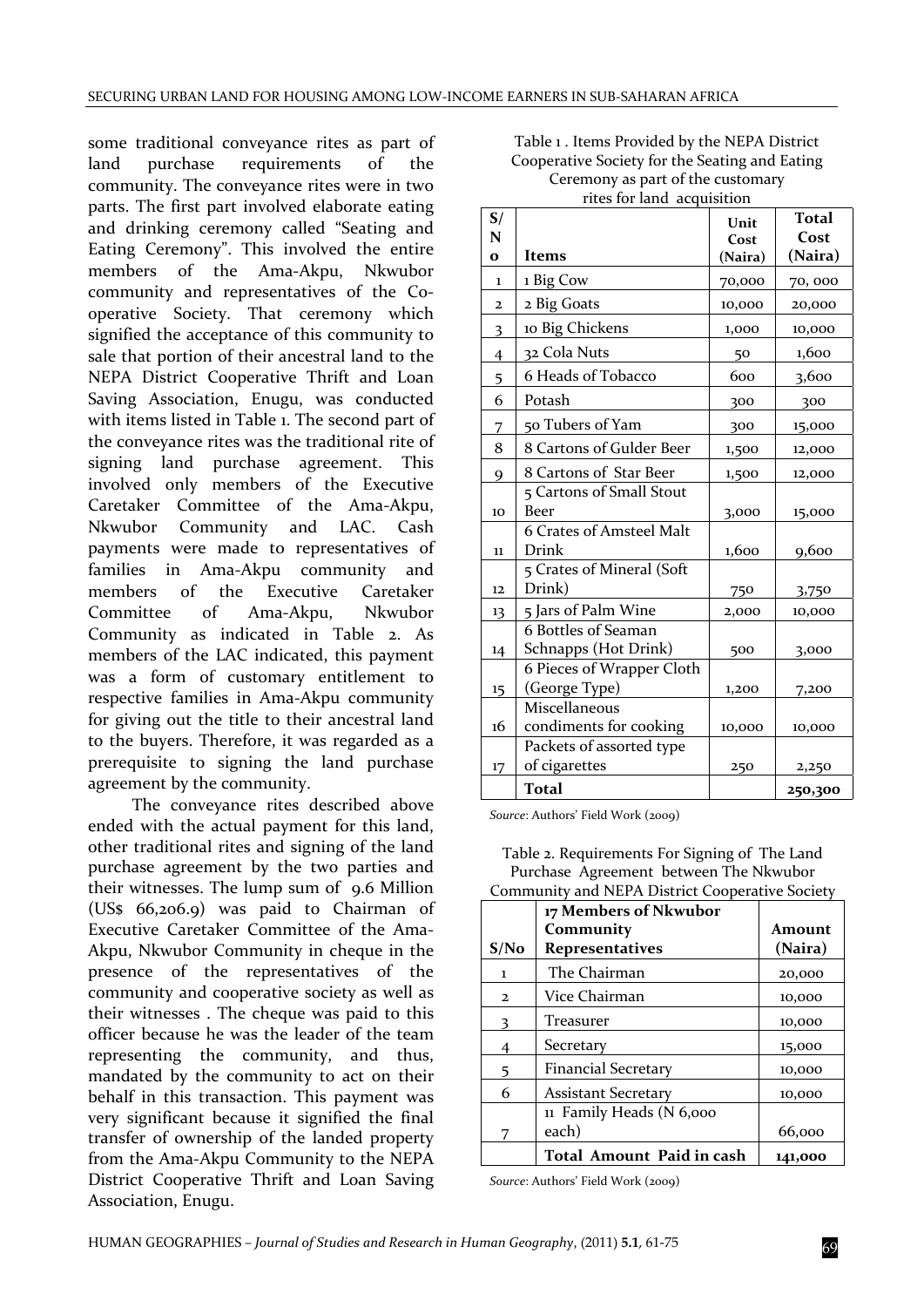

Figure 3. Layout of Plots for Proposed NEPA District Cooperative Thrift and Saving Loans Housing Estate, Enugu

*Source*: Land Acquistion Committee NEPA District Co‐operative Thrift and Loan Saving Association, Enugu

#### *3. Land Registration, Subdivision and Allocation Stage*

With successful completion of the customary rites and payment for the land, the LAC with approval of members of the Co‐operative Society commissioned a private consultant land survey to prepare a survey plan of and subdivide the purchased land into plots. This survey plan (Figure 2) formed part of the documents used in the registration and obtaining land title (Certificate of Occupancy (C of O) from the Enugu State Ministry of Land and Housing. Other documents used were the certificate of registration of this Cooperative Society and land purchase agreement. These documents were accompanied by an application addressed to the Executive Secretary Land Allocation Committee Ministry of Land and Housing, Enugu State. As the interviewees indicated, after paying the official charges for title registration and issuance of Certificate of Occupancy in line with state legislation, it took over six months for the processing and

issuance of land title to be concluded. This was probably because consent of the executive governor of Enugu State is required for land titling and issuance of Certificate of Occupancy as stipulated by the Land Use Degree of 1978 of the Federal Republic of Nigeria as amended in the Land Use Act 2004.

After the registration exercise was concluded, the independent consultant subdivided the purchased land into 300 plots each measuring 18 meters by 36 meters (except few plots adjacent to the River that are less than 18 meters by 36 meters). The allocation process was done through balloting system. Each of the 120 members was allocated the plot(s) of which number he or she picked from a pool containing plot numbers as indicated on the layout (Figure 3). In view of the fact that the number of plots was more than those who subscribed to the scheme, each of the 120 members was entitled to acquire up to two plots provided such a member paid for the extra one. Each beneficiary paid the sum of 98,000 (US\$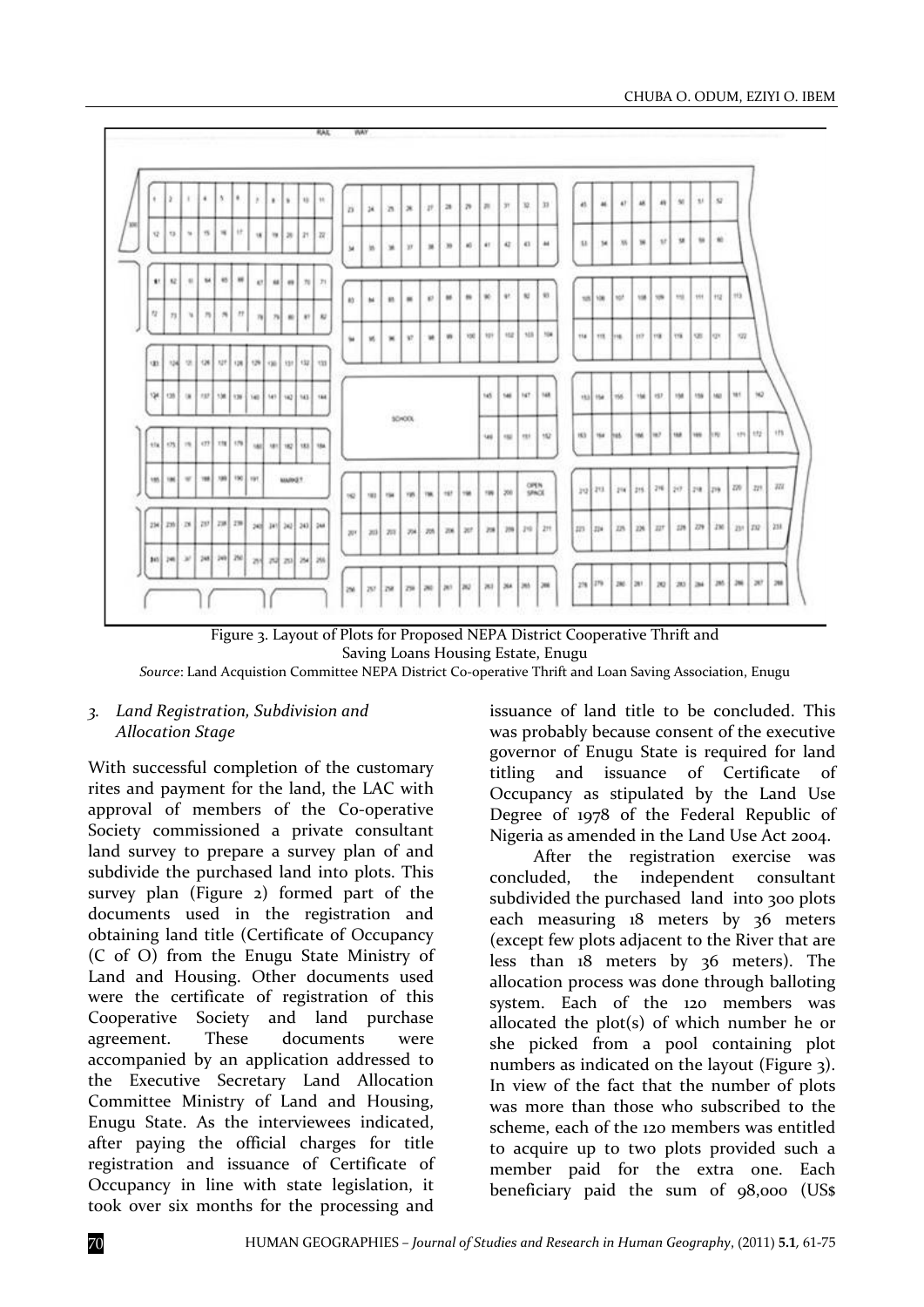675.86) per plot of land which is about three times less than the cost of a plot of land (250, 000) (US\$ 1724.14) within the neighbourhood at the time this land was purchased.

It is worthy of mention that in addition to the cost of the land and money expended on customary rites, other expenses incurred in securing the land included surveying and subdivision charges, land titling and registration charges; the cost of opening up of access roads and other sundry expenses. It was however, the general opinion of the interviewees that the entire process of acquiring this land was straight forward, transparent, less bureaucratic and convenient

# **Discussion of findings**

Findings of this study show that the goal of this land acquisition scheme of the NEPA District Co-operative Thrift and Loan Saving Association, Enugu, was basically to assist members gain access to secured land tenure at affordable cost and in good location in Enugu through collective effort. This is of course in line with co-operative movement which recognises the advantage in collective bargaining in assisting members surmount myriad challenges associated with access to vital services and resources required for individual and corporate socio‐economic and cultural development. It is evident in this study that this land transaction between the NEPA District Co‐operative Thrift and Loan Saving Association, Enugu and Ama‐Akpu, Nkwubor Community in Nike, Enugu, was in pursuit of the above goal. In Enugu, a city characterised by complex land acquisition and administrative process, the three- stage process involved in this land transaction as narrated above, is a demonstration of a mixture of customary, informal and formal practices in urban land acquisition in Nigeria. This case study shows the role of customary rites; independent consultants and public agencies at the various stages of the process of land acquisition, which supports findings from the review of literature review that there is a multiplicity of stakeholders in urban land market in Nigeria.

Members of the LAC who were interviewed had strong opinions that the mixture of customary, informal and formal practices in this land transaction was necessary in ensuring security of tenure under both customary and state laws. Moreover, the customary rites particularly provide support to findings in similar studies (Kombe, 1997; Rakodi and Leduka, 2003; Nkurunziza, 2007) which suggested that in countries like Kenya, Tanzania, Benin Republic and many other developing countries, emerging alternative land delivery systems involved stakeholders and informal practices that are deep rooted in customs and traditions of ancestral landowners. This is in contrast to existing formal land acquisition systems where land allocation from government agencies in most cases does not involve indigenous landowners who hold ancestral titles to land in many urban areas in Nigeria. In some cases, land acquisition by government is based on the promise that adequate compensation would be paid to original land owners. However, it has been observed over the years that such promise are not fulfilled; as a result allottees of such land are constantly subjected to harassment by indigenous land owners, who most often demand for payment for land before any form of development can be carried out. In view of this, formal land delivery systems in most urban areas in Nigeria are fraught with customary illegitimacy and tenure insecurity. This underscores earlier view of members of the LAC of the cooperative society that the involvement of customary rites and formal land registration and titling procedures were vital for secured tenure.

Apart from the challenges of customary illegitimacy of formal urban land acquisition systems, there are also high cost of land, tenure insecurity and challenges associated with registration of titles in the study area. These are not unconnected with the fact that land is a scarce commodity and most agrobased economic activities in Africa are tied to it, and thus, multiplicity of stakeholders in land market encourages a lot of sharp practices in urban land acquisition in this continent. This case study has demonstrated the potentials of informal and group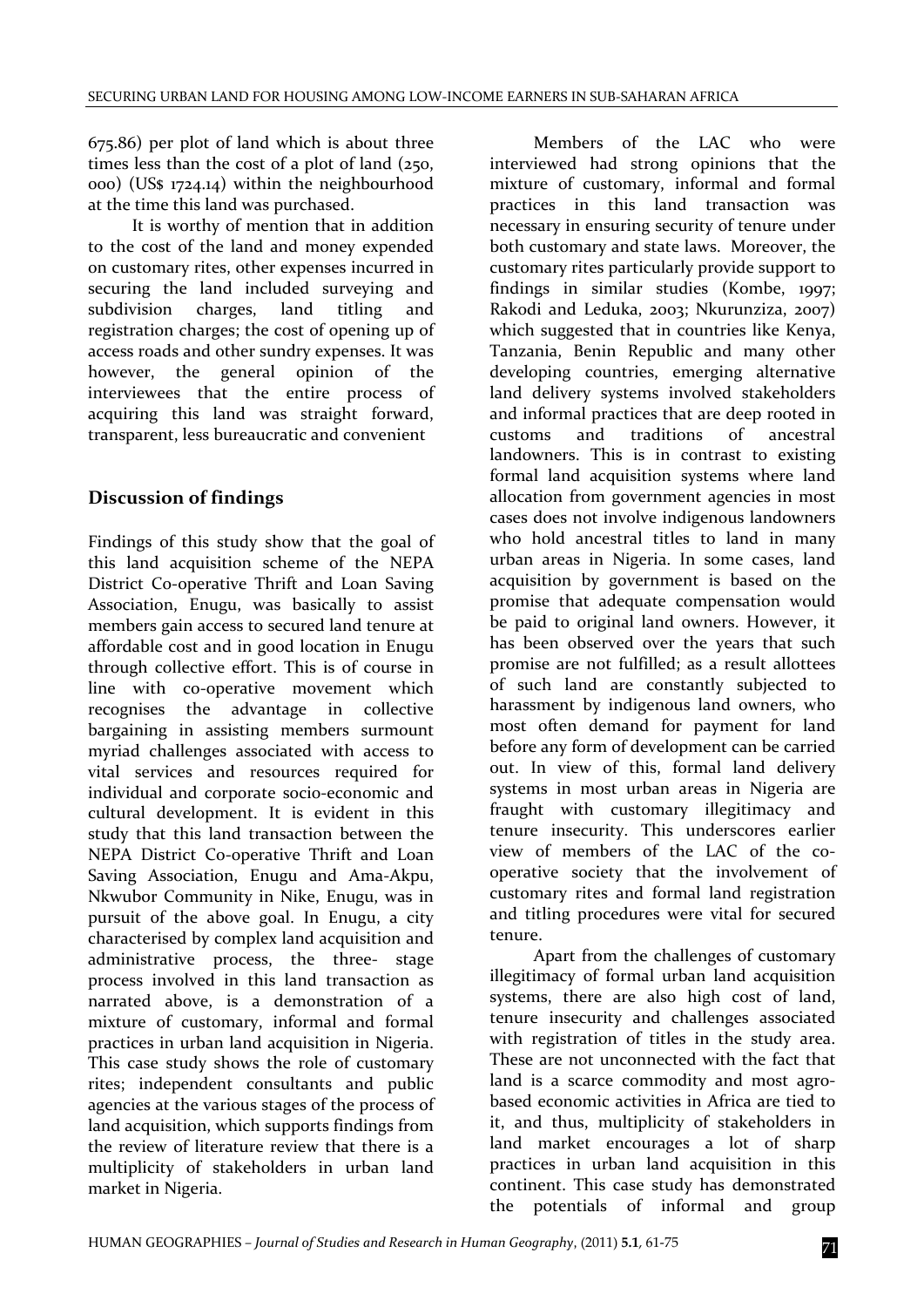purchasing of urban land to address these challenges to a reasonable degree in Enugu. First, it is evident from the study that individual members of this co-operative society were not really exposed to the encumbrances, hassles and risks associated with formal land delivery systems and title registration in the study area. It is noted that one of the key responsibilities of the LAC of the co-operative society was to protect the interest of its members in this transaction, and evidence in this study shows that this was successfully done as none of the beneficiaries was involved in the acquisition and registration processes on individual capacity. Second, the adoption of co-operative approach resulted in significant reduction in cost of a plot of land in this transaction. As those interviewed noted, the market price of a plot ( 18 meters x 36 meters) of land in the same neighbourhood as at 2009 was about 250, 000 (US\$ 1724.14). However, the study shows that each beneficiary of this scheme acquired a plot of land at the cost of 98,000 (US\$675.86), which is over 50% less than the price per plot in formal land market in the neighbourhood. The reduction in cost per plot can be attributed to a number of factors. These include the advantage of collective bargaining, size of land purchased by the association, negotiation and bargaining strategies adopted by members of the LAC as well as none involvement of "land and/or estate agents" in the transaction. As revealed by those interviewed, the engagement of the services of land agent $(s)$  in this land transaction would have attracted an additional payment of about 10 percent of the cost of this land to the agent(s), which can also add to the cost per plot paid by beneficiaries.

Lastly, the challenges associated with double payment for land which is a common feature of urban land market in Nigeria was reasonably addressed in this transaction. The fact that the land transaction described in this paper involved both the indigenous landowners and government agencies was a sure way of meeting all financial, customary and statutory requirements in the study area. This goes to suggest that none of these stakeholders will demand for any further payment on the same land when the proposed

housing scheme commences as it is always the case in formal land acquisition system.

Although the focus of this study was not on post acquisition activities, but it is noteworthy to mention that group purchase of urban land as demonstrated in this study is capable of checking the problem of proliferation of slums, which is rampant in the study area. This is in view of the fact that lack of access to land in good location at affordable cost is known to be a key militating factor against decent urban housing in Nigeria and other developing countries. Therefore, the success of this land acquisition scheme is an indication that many of the beneficiaries have crossed one of the greatest hurdle on the way to owning a decent home in this city. Also, examination of the site layout (Figure 4) will show that there are provisions for roads, school, market and other related social infrastructure and amenities required for decent housing environment in the proposed housing scheme of this co-operative society. This goes to suggest that if this housing scheme is implemented as planned, a decent housing environment that would contribute significantly to physical, social and economic development of beneficiaries and immediate neighbourhood would emerge from the platform of this cooperative society. Hence, this scheme would have contributed to solving the precarious housing situation in the study area.

# **Conclusion**

This case study on securing urban land for housing development by the NEPA District Thrift and Loan Saving Association, Enugu, Nigeria, has shown that alternative land delivery systems in the study area involve a number of crucial stages. These stages as indentified in this study underscore the role of indigenous landowners and government agencies in informal land acquisition process. They also demonstrate the capacity of cooperative approach and /or grouping buying of land to address problems of fake titles; multiple payments, "indigenous land owners' factor" and high cost of urban land in the study area. Moreover, it is evident in this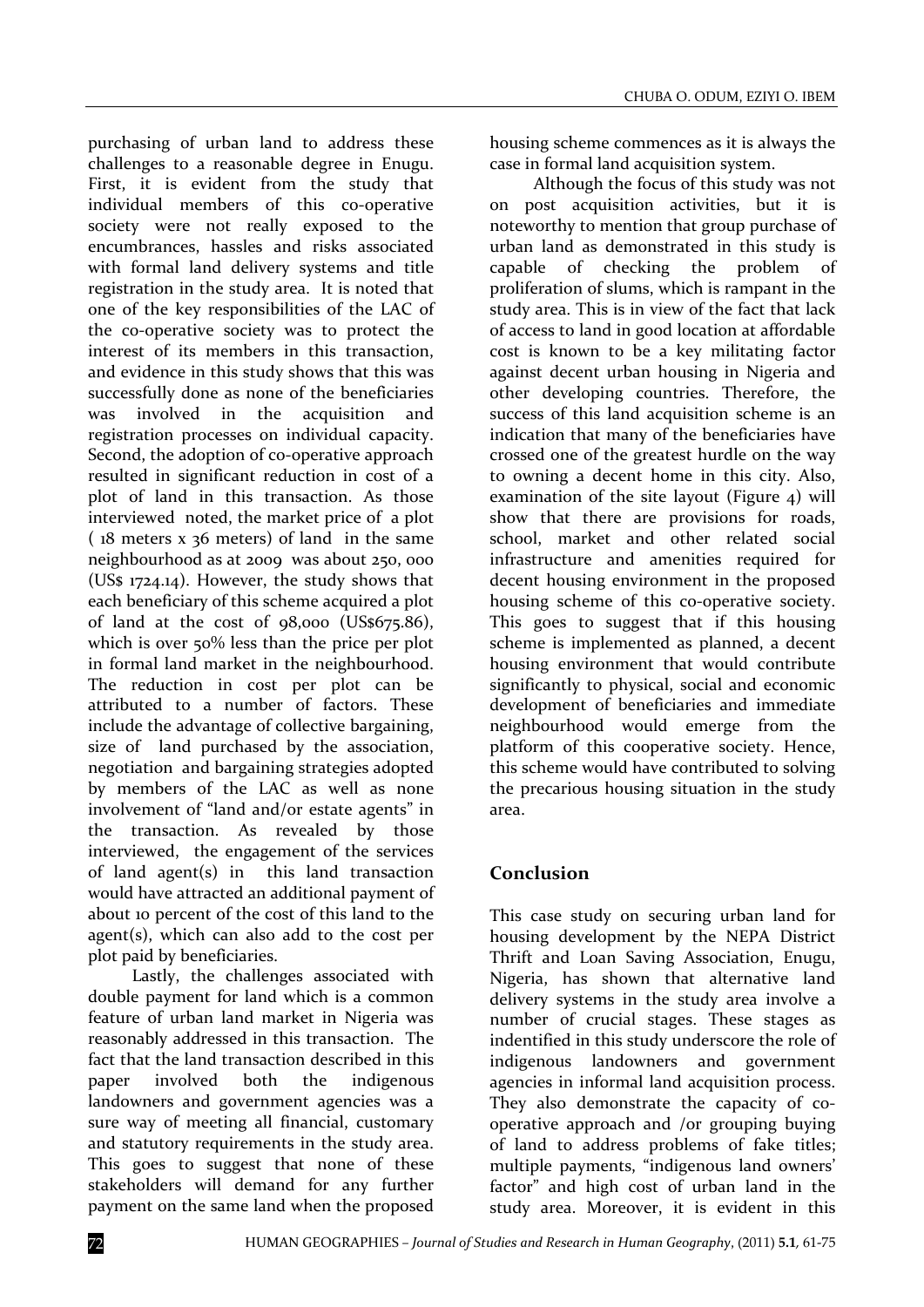study that low- and middle- income civil servants with accessibility challenges in formal urban land market that is characterised by myriad inadequacies can actualize their desires of gaining access to land for housing on the platform of cooperative movement. As findings of this study show, at least 120 low‐ and middle‐ income earners many of whom ordinarily would not have gained access to land based on individual efforts are now proud landowners in Enugu. Therefore, the most important lesson from this study is that urban residents with critical land and housing accessibility challenges can overcome these challenges by organising, pooling their resources together and pursuing a common goal.

Furthermore, evidence in this study suggests that informal and group purchasing of urban land by low‐ and middle‐income earners can prepare them for eventual access to decent housing with secured tenure from the stand points of both customary and state laws in developing countries. The overall implication of this study is that co-operative approach to securing urban land for housing development constitutes a viable tool for urban land allocation and management that governments can explore in equitable distribution of land and related resources. To this end, it is suggested that for non‐ governmental organizations (NGOs) such as co‐operative societies to effectively play the role of promoting easy access to decent urban housing by low‐ and middle –income earners, it is imperative that co-operative-driven strategies for securing urban land be embraced, encouraged and promoted among disadvantaged urban residents in sub‐Saharan Africa and other developing countries.

# **Bibliography**

- Abdulai, RT & Ndekugri, IE 2007, 'Customary Landholding Institutions and Housing Development in Urban Centres of Ghana: Case Studies of Kumasi and Wa', *Habitat International* 31:257‐267
- Ademiluyi, I & Raji, B 2008, 'Public and Private Developers as Agents of Urban Housing in sub‐ Saharan Africa: the Situation in Lagos State',

*Humanity and Social Sciences Journal* 3(2) 143‐ 150

- Almansi, F 2009, 'Regularizing Land Tenure within Upgrading Programmes in Argentina: the cases of Promeba and Rosario Habitat', *Environment & Urbanization* 21(2) 389‐413
- Aluko, BT & Amidu, A 2006, 'Urban Low‐Income Settlements, Land Deregulation and Sustainable Development in Nigeria', *Promoting Land Administration and good Governance*, 5th FIG Regional Conference Accra, Ghana, March 8‐11.
- Binot, A, Blomley, T, Coad, L, Nelson, F, Roe, D, & Sandbrook, C 2009, 'Community Involvement in Natural Resources Management in Africa-Regional Overviews' in D Roe, F Nelson, & C Sandbrook (eds), *Community Management of Natural Resources in Africa: Impacts, Experience and Future Directions*, International Institute for Environment and Development (IIED).Pg 13‐54, London
- Boonyabancha, S 2009, 'Land for Housing the Poor ‐ By the Poor: Experiences from the Baan Mankong Nationwide slum Upgrading Programme in Thailand', *Environment & Urbanization* 21(2) 309‐329.
- Charlotte, L 2008, 'House without Community: Problem of community (in) Capacity in Cape Town, South Africa', *Environment and Urbanization*, 20(2) 393‐410
- Chitekwe‐Biti, B 2009, 'Struggle for Urban Land by the Zimbabwe Homeless People's Federation', *Environment & Urbanization* 21(2) 347‐366.
- D'Cruz, C, Mcgranahan, G & Sumithre, U 2009, 'The Effort of a Federation of Slum and Shanty Dwellers to Secure Land and Improve Housing in Moratuwa: from Savings Groups to Citywide Strategies', *Environment & Urbanization* 21(2) 367‐388
- Djire, M 2007, *Land Registration in Mali‐No Land Ownership for Farmers*? Issue Paper No.144, International Institute for Environment and Development (IIED), London
- Faye, J 2008, *Land and Decentralisation in Senegal Issue Paper* No.149, International Institute for Environment and Development (IIED), London
- Federal Republic of Nigeria (FRN) 2007, *Official Gazette on the breakdown of the National and State Provisional Totals 2006 census*, S.I N0 23 of 2007, N024, Vol.94, Lagos
- Federal Republic of Nigeria (FRN) 1991, *National Housing Policy*, Federal Government Press, Lagos
- Groves, R 2004, 'Challenges Facing the Provision of Affordable Housing in African Cities', *Housing Finance International,* 17(4) 26 – 31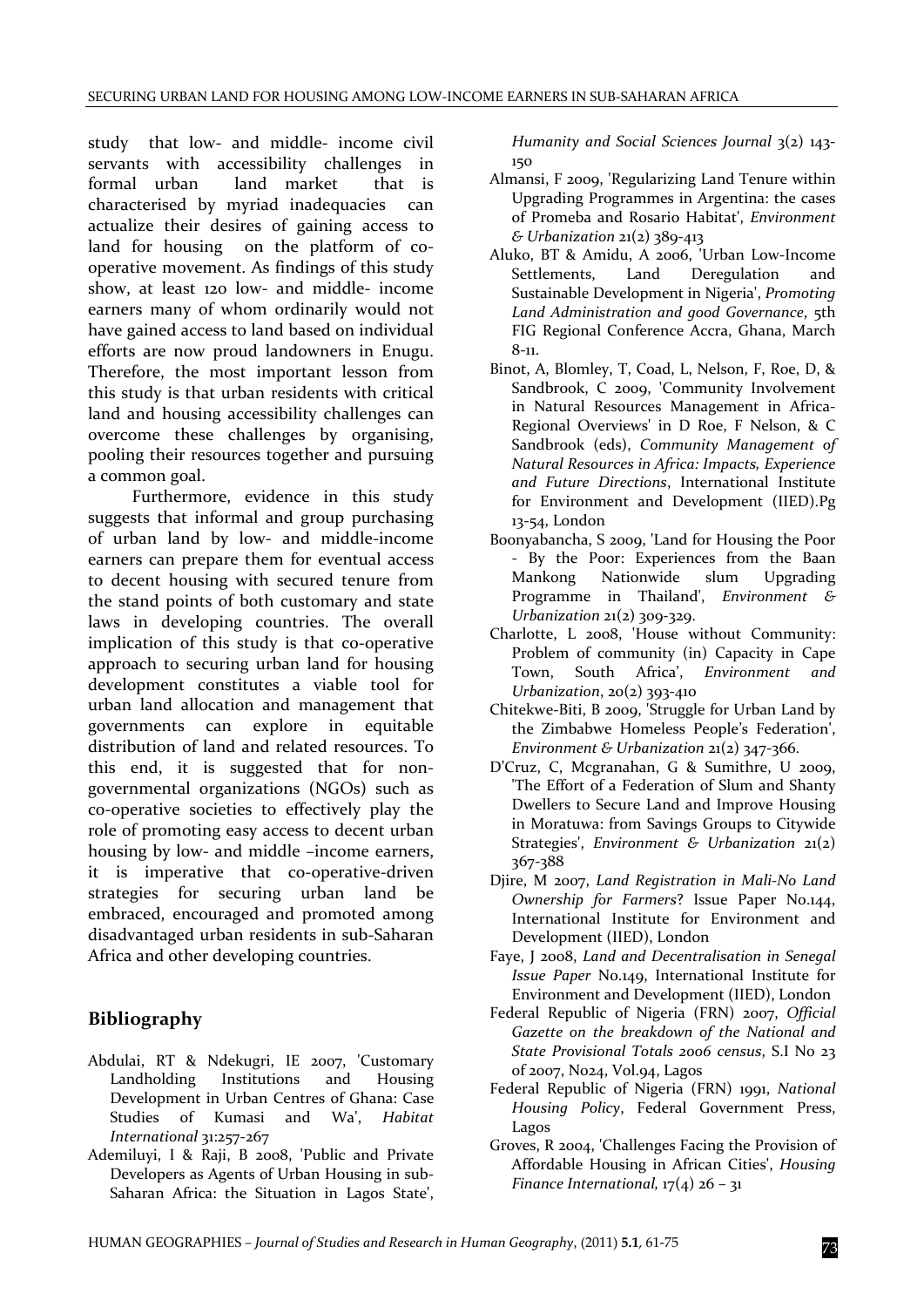- Hair, PEH 1975, *Enugu: an Industrial and Urban Community in East Nigeria 1914‐1953*, Nigerian Institute of Social Research (NISER), Ibadan
- Hall, P 2007, 'Urban Land, Housing and Transportation: The Global Challenge', *Global Urban Development Magazine* 3 (1)
- Hasan, A 2009, 'Land, CBOs and the Karachi Circular Railway', *Environment & Urbanization* 21(2) 331‐345
- Ibem, E 2001, 'International Trade fair Complex Enugu: An Attempt at Achieving Proper Planning and Design of a Trade Fair Complex', BA Thesis, Department of Architecture, University of Nigeria Enugu Campus, Enugu, Nigeria
- Kaswan, M 2007, 'Happiness, Politics and Co‐ operative Principles', *Journal of Co‐operative Studies*.40(1) 30‐40.
- Kombe, W 1997, 'Regularizing Urban Land Development during the Transition to a market‐led Land Supply in Tanzania' in W Kombe & V Krebich (eds), *Urban Land Management and the Transition to a Market‐led economy in Tanzania,* Spring Research Series, No. 19, University of Dortmund.
- Kwapong, O 2009, **'**The Poor and Land: A Situational Analysis of Access to Land by Poor Land Users in Ghana', *Journal of Rural and Community Development 4, 1 (2009) 51–66*
- Lawal, MI 2000, *Estate Development Practice in Nigeria for Professionals in the construction Industry*, ILCO Books and Publishers, Lagos
- Mabogunje, A 2005, 'Cooperative Societies as Agents of Affordable Mass Housing Delivery', *Housing Today*, 1 (9) 11-12
- Madu, EN & Umebali, E 1993, **'**Self‐Help Approach to Rural Transformation in Nigeria', *Community Development Journal*, 28:141‐53
- Morka, FC 2007, 'A Place to Live: a case study of the Ijora‐Badia Community in Lagos, Nigeria', Case Study Prepared for Enhancing Urban Settlements 2007, viewed 20th February, 2009, http://www.unhabitat.org/grhs/2007.
- Musa, I 2005, *Cooperative Development in Nigeria*, Paraclete Publishers, Yola.
- National Population Commission 1991, *Nigerian Population and Housing Census Figures*, Federal Government Press, Lagos
- Nkurunziza, E 2007, 'Informal Mechanisms for Accessing and Securing Urban Land Rights: The case of Kampala, Uganda', *Environment and Urbanization*, 19 (2) 509‐529
- Odum, C. O. (1995) "Adequate Shelter a Catalyst to Rural Development" *AARCHES‐ A Journal of the Association Architectural Educators in Nigeria,* 1  $(2)$  46-48
- Okeke, PC 1984, 'Urban Renewal Proposal for Ogui New Layout Enugu' M.Sc. thesis, Department of Urban and Regional Planning, Obafemi Awolowo University, Ile‐Ife, Nigeria
- Okonkwo, CM 1986, 'Structural and Operations of a Cooperative Core Housing', Paper presented in a seminar on Cooperative Core Housing: Methodology for Provision of Houses for Low and Middle income Groups, Organized by Anambra State Housing Corporation and the State Ministry of Works and Transport held in Enugu,  $11^{th}$ -12<sup>th</sup> September 2010
- Oloyede, SA, Ajibola, MO & Oni, AO 2007, 'Informal Land Delivery System in Lagos State, Nigeria', *Journal of Land Use and Development Studies* 3 (1) 139‐145
- Omirin, MM 2002, 'Issues in Land Accessibility in Nigeria', *Proceedings of a National Workshop on Land Management and Property Tax Reform in Nigeria*, Department of Estate Management, University of Lagos, Akoka, Lagos, Nigeria
- Oruwari, Y 2006, 'Lest We Forget: The Poor People Need Housing in the Urban Areas in Nigeria too‐A reflection of Low‐income housing provision' in AI Okewole et al (eds.), *The Built Environment: Innovation Policy and Sustainable Development,* Ota‐Nigeria: Department of Architecture, Covenant University, pages 2‐9
- Owei, O 2007, 'Distortions of the Urban Land Markets in Nigerian Cities and the Implications for Urban growth patterns; the case of Abuja and Port Harcourt', paper Presented at the Fourth Urban Research Symposium, viewed 22<sup>nd</sup> June 2008, www.Worldbank.org.
- Oyewole, MO 2010, 'Housing development finance through cooperative societies: The case of Ogbomoso, Nigeria', *International Journal of Housing Markets and Analysis*, 3(3),.245 ‐ 255
- Payne, G 1997, *Urban land tenure and property rights in developing countries. A review,* Intermediate Technology Publications Overseas Development Administration (ODA), London
- Rakodi, C & Leduka, C 2003, 'Informal Land Delivery Processes and access to Land for the Poor in Six African Cities: Towards a Conceptual framework', *Working Paper 1*, DFID, The University of Birmingham, Birmingham, viewed  $22^{nd}$  Iune  $2008$ viewed  $\mu$ ne  $2008$ , www.idd.bham.ac.uk/research/projs.htm
- Rakodi, C 2007, 'Land for Housing in Africa Cities: Are Informal Delivery Systems Institutionally Robust and Pro‐Poor', *Global Urban Development Magazine* 3 (1)
- Teodoro, JIE & Rayos Co, JC 2009, 'Community‐ driven Land Tenure Strategies: The Experiences of the Homeless People's Federation of the